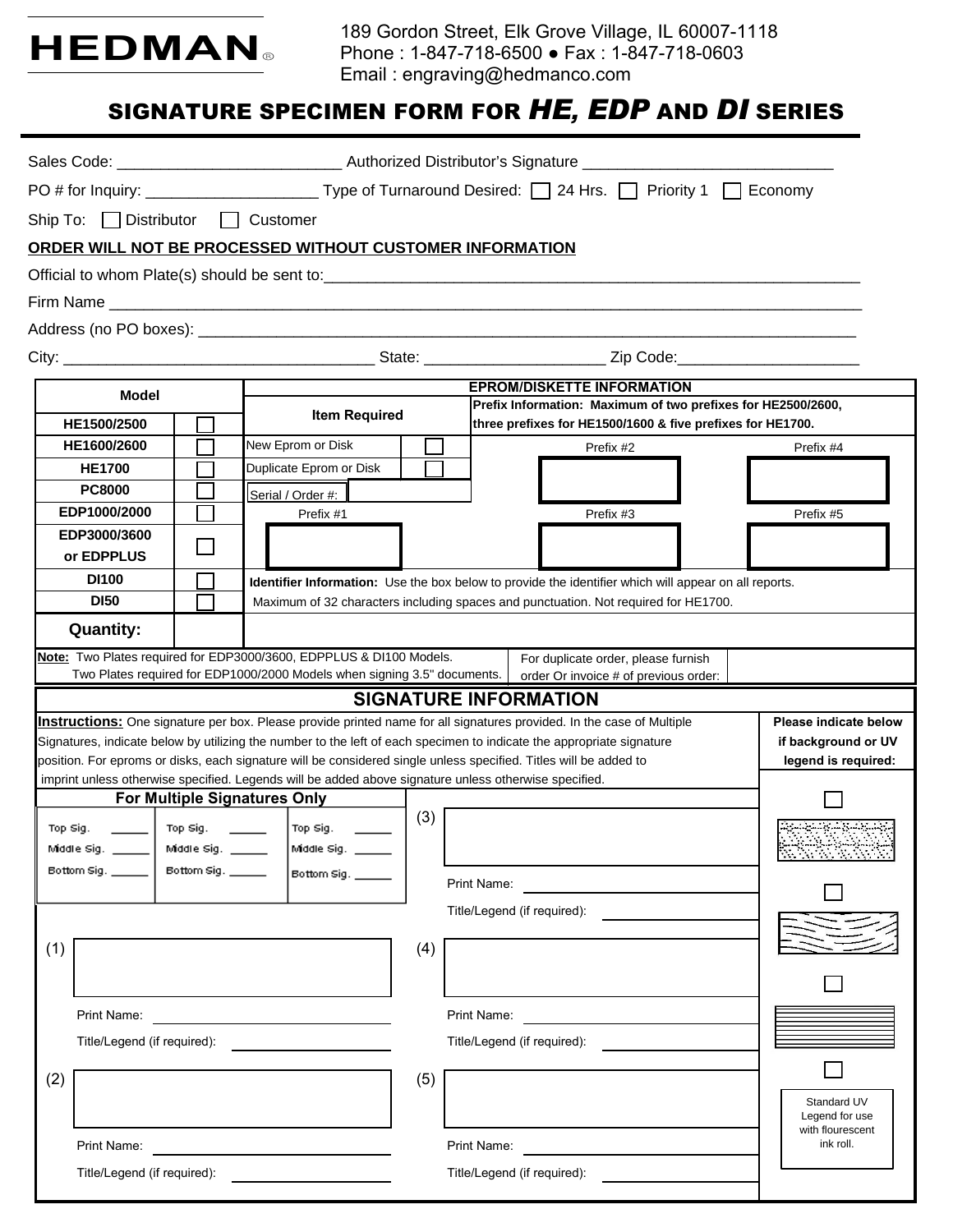## **PLATE CONFIGURATION**

#### **INSTRUCTIONS:**

- One form for each unique set of plate(s) or EPROM
- Be sure all appropriate information has been completed on both sides of this form.
- all appropriate information must Be confined within spaces outlined.
- Please note any specific size requirements in the "Special Instructions" box.
- We will retain reorder and reference information for 24 months.
- Customer must provide Hedman order number for all plate reorders.
- Customer may provide either Hedman order number or serial number for all duplicate EPROM reorders.

| *NOTE: When ordering DI Validator Plates, customer must submit "Specimen Sheet" and "Validator Layout Sheet". |        |                                          |                          |                                                           |                                          |                              |                                         |  |  |  |  |  |  |
|---------------------------------------------------------------------------------------------------------------|--------|------------------------------------------|--------------------------|-----------------------------------------------------------|------------------------------------------|------------------------------|-----------------------------------------|--|--|--|--|--|--|
|                                                                                                               |        |                                          |                          |                                                           | <b>EDP/DI PLATE AND PATCH OPTIONS</b>    |                              |                                         |  |  |  |  |  |  |
| Model                                                                                                         |        | <b>Imprint Type</b>                      |                          |                                                           | Dating/Numbering                         |                              | Dater/Numbering                         |  |  |  |  |  |  |
|                                                                                                               |        |                                          | <b>Options</b>           |                                                           | Configuration                            |                              |                                         |  |  |  |  |  |  |
| EDP1000/2000                                                                                                  | $\sim$ | Signature or<br><b>Endorsement Plate</b> |                          | $\mathcal{L}$                                             |                                          |                              | Available on DI100 & DI50               |  |  |  |  |  |  |
| EDP3000/3600                                                                                                  | $\Box$ | Signature or                             |                          |                                                           | Dating                                   |                              | <b>Holder Mounted</b>                   |  |  |  |  |  |  |
| or EDPPLUS                                                                                                    |        |                                          | <b>Endorsement Patch</b> |                                                           | <b>Batch Numbering</b>                   |                              | (Dater Assembly not Included)           |  |  |  |  |  |  |
|                                                                                                               |        |                                          |                          |                                                           | Available on DI100 Only                  |                              |                                         |  |  |  |  |  |  |
| <b>DI100</b>                                                                                                  | $\Box$ | *Transcript                              |                          |                                                           | Dating and                               |                              | <b>Plate Mounted</b>                    |  |  |  |  |  |  |
|                                                                                                               | $\Box$ | Validating                               |                          |                                                           | <b>Batch Numbering</b>                   | $\Box$                       | Replacement Plate for                   |  |  |  |  |  |  |
| <b>DI50</b>                                                                                                   |        |                                          | Crash Imprint            |                                                           | (Plate Mounted Only)                     |                              | <b>Plate Mounted Dater</b>              |  |  |  |  |  |  |
|                                                                                                               |        | <b>EDP SERIES ONLY</b>                   |                          |                                                           |                                          |                              | Please affix Logo, Seal, Endorsement or |  |  |  |  |  |  |
| - Please indicate in the signature box below the proper mounting position.                                    |        |                                          |                          |                                                           | Non-Standard Artwork in the space below. |                              |                                         |  |  |  |  |  |  |
| - If a logo is included, please indicate the relative location.                                               |        |                                          |                          |                                                           |                                          |                              |                                         |  |  |  |  |  |  |
|                                                                                                               |        |                                          |                          |                                                           |                                          |                              |                                         |  |  |  |  |  |  |
| Signature<br>Logo<br>Logo                                                                                     |        |                                          |                          |                                                           |                                          |                              |                                         |  |  |  |  |  |  |
| derway yyef fohn themach<br>S                                                                                 |        |                                          |                          |                                                           |                                          |                              |                                         |  |  |  |  |  |  |
|                                                                                                               |        |                                          |                          |                                                           |                                          |                              |                                         |  |  |  |  |  |  |
|                                                                                                               |        | Paper Direction                          |                          |                                                           |                                          |                              |                                         |  |  |  |  |  |  |
|                                                                                                               |        | <b>DI SERIES ONLY</b>                    |                          |                                                           |                                          |                              |                                         |  |  |  |  |  |  |
| - Please indicate the proper mounting position in the layout box below.                                       |        |                                          |                          |                                                           |                                          |                              |                                         |  |  |  |  |  |  |
|                                                                                                               |        |                                          |                          |                                                           |                                          |                              |                                         |  |  |  |  |  |  |
|                                                                                                               |        |                                          |                          |                                                           |                                          |                              |                                         |  |  |  |  |  |  |
|                                                                                                               |        |                                          | Paper Direction          |                                                           |                                          |                              |                                         |  |  |  |  |  |  |
|                                                                                                               |        |                                          |                          |                                                           |                                          |                              |                                         |  |  |  |  |  |  |
|                                                                                                               |        |                                          |                          |                                                           |                                          | <b>Special Instructions:</b> |                                         |  |  |  |  |  |  |
|                                                                                                               |        |                                          |                          |                                                           |                                          |                              |                                         |  |  |  |  |  |  |
|                                                                                                               |        | bha Kemerç,                              |                          |                                                           |                                          |                              |                                         |  |  |  |  |  |  |
|                                                                                                               |        |                                          |                          |                                                           |                                          |                              |                                         |  |  |  |  |  |  |
|                                                                                                               |        |                                          |                          |                                                           |                                          |                              |                                         |  |  |  |  |  |  |
|                                                                                                               |        | Voorvag vyef John tlancock               |                          |                                                           |                                          |                              |                                         |  |  |  |  |  |  |
|                                                                                                               |        |                                          |                          |                                                           |                                          |                              |                                         |  |  |  |  |  |  |
|                                                                                                               |        |                                          |                          |                                                           |                                          |                              |                                         |  |  |  |  |  |  |
|                                                                                                               |        | Paper Direction                          |                          |                                                           | Standard DI100 Endorsement               |                              |                                         |  |  |  |  |  |  |
| Standard DI50 Endorsement                                                                                     |        |                                          |                          |                                                           |                                          |                              |                                         |  |  |  |  |  |  |
|                                                                                                               |        |                                          |                          |                                                           | Paper Direction                          |                              |                                         |  |  |  |  |  |  |
|                                                                                                               |        |                                          |                          |                                                           |                                          |                              |                                         |  |  |  |  |  |  |
|                                                                                                               |        |                                          |                          |                                                           | 2222-222222                              |                              |                                         |  |  |  |  |  |  |
| May 10, 2002                                                                                                  |        |                                          |                          | XYZ COMPANY<br><b>FOR DEPOSIT ONLY</b><br><b>ABC BANK</b> |                                          |                              |                                         |  |  |  |  |  |  |
| 2222-222222<br><b>YVZ COMPANY</b>                                                                             |        |                                          |                          |                                                           |                                          |                              |                                         |  |  |  |  |  |  |
| FOR DEPOSIT ONLY                                                                                              |        |                                          |                          | <b>JO SEGRO EHT OT YAG</b>                                |                                          |                              |                                         |  |  |  |  |  |  |
| ABC BANK<br><b>RO REGRO EHT OT YAR</b>                                                                        |        |                                          | ZOOZ 'OL ABW             |                                                           |                                          |                              |                                         |  |  |  |  |  |  |
|                                                                                                               |        |                                          |                          |                                                           |                                          |                              |                                         |  |  |  |  |  |  |
|                                                                                                               |        |                                          |                          |                                                           |                                          |                              |                                         |  |  |  |  |  |  |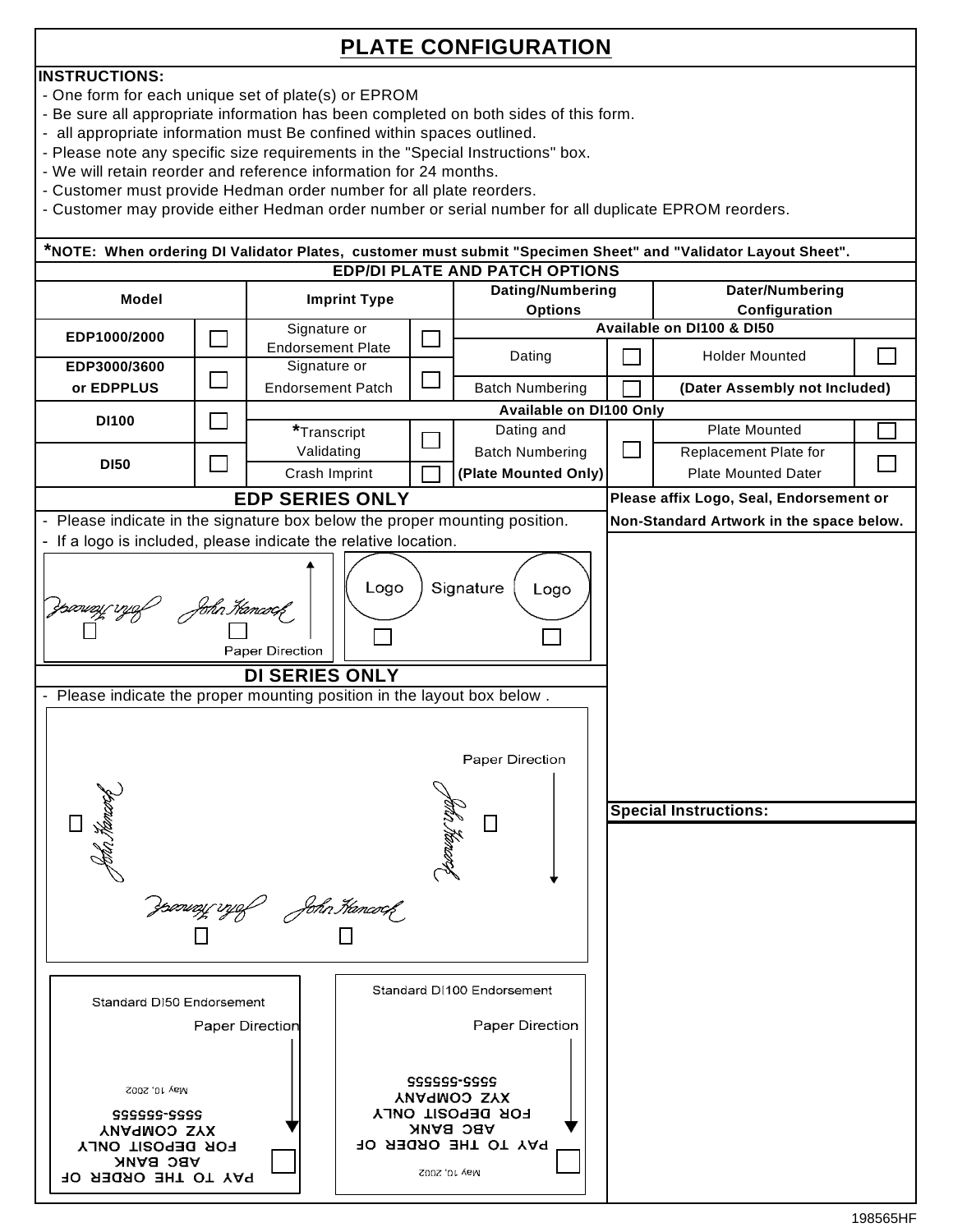

- **A.** This section is for general Distributor information such as Sales Code, Authorizing Signature, Distributor Purchase Order, for tracking purposes, the Turnaround Type and whether the engraving order is to be shipped to the Distributor's office or the customer.
- **B.** This section is utilized for the general customer information. **Please note that this section must be completely filled out and that no P.O. Box addresses will be accepted, as Federal Express will not ship to a P.O. Box.**
- **C.** This section is used for indicating what Hedman product this engraving order is being placed.
- **D.** If the engraving order is for either an HE product or PC8000, indicate whether it is a new E-Prom, Disk or duplicate. If it is a duplicate, please indicate either the Serial  $\#$ , Order  $\#$  or Invoice  $\#$  of the original order being duplicated. Custom Prefixes should be provided in the Prefix Boxes provided. Up to 3 prefixes available on HE1500/2500/1600/2600 and PC8000, up to 5 are available on the HE1700.
- **E.** If the engraving order is for an HE product, you may order a 32 Character Identifier, which will print on all Reports.
- **F.** Indicate the total number of items being ordered. **Note: All EDP3000, 3600's, EDPPLUS's and DI100's require 2 plates. Two plates are also required for the EDP1000/2000 models when signing 3.5" checks.**
- **G.** If ordering for the EDP or DI Product lines, provide either an Order # or Invoice # when requesting duplicates.
- **H.** Please provide a signature here, making certain that the signature remains within the designated boxes. The individual's name should also be printed below the signature to assist in clarification of the signature. Titles or Legends may also be included with the signature. **Note: Titles will be added under the imprint unless otherwise specified and Legends will be added above the signature unless otherwise specified.** *Only one signature is allowed per signature box. If Double or Triple signatures are desired, please indicate their appropriate position in section "I".*
- **I.** This section is used when double or triple signature imprints are required. Using the numbers 1-5 to the left of each signature box, indicate the appropriate position of each signature within the imprint. Up to 3 imprints are available for HE products and the PC8000.
- **J.** If backgrounds are desired indicate your choice by marking one of the samples or the UV Security Legend used with the EDP and DI100 models.